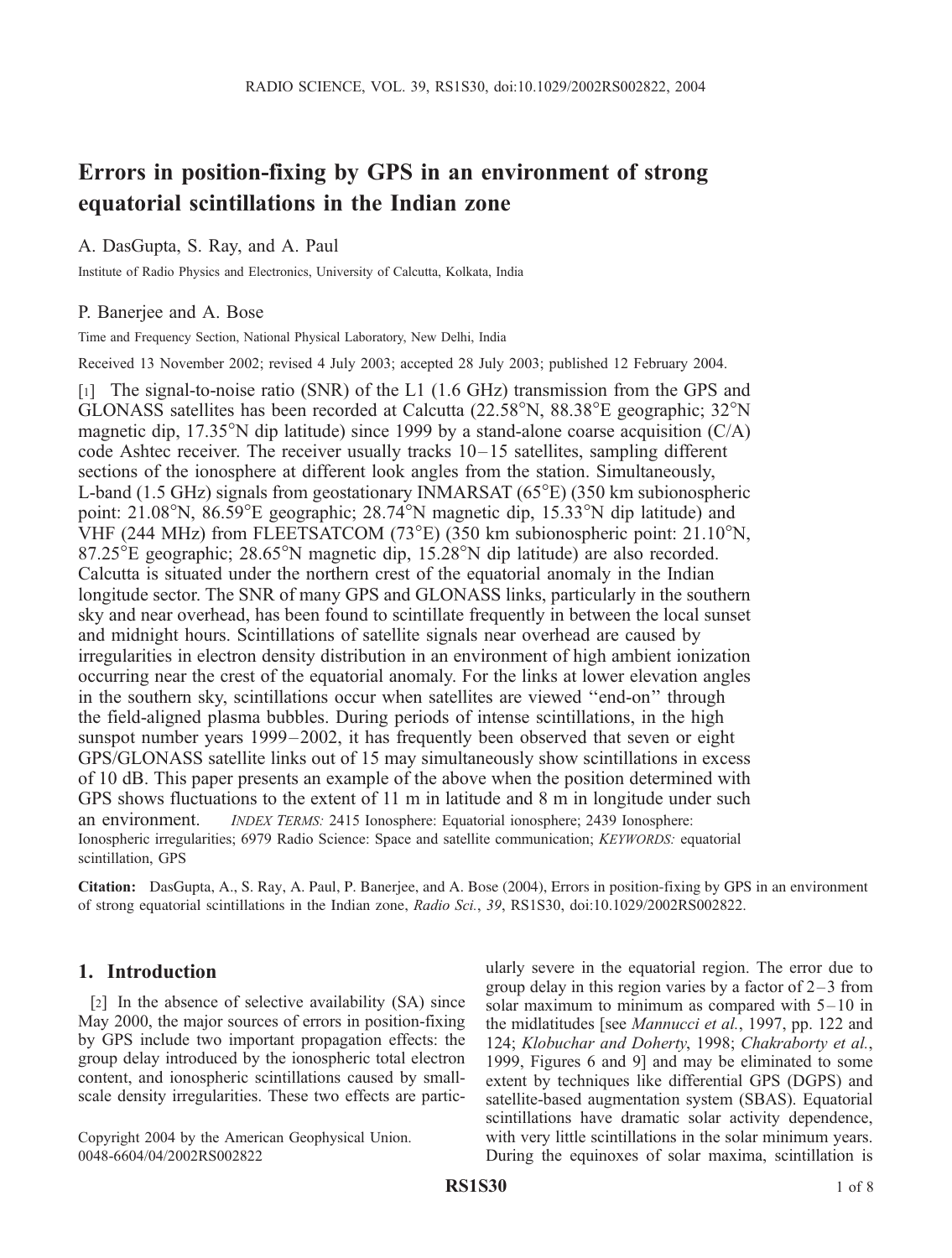practically a daily phenomenon. Under extreme conditions of amplitude and phase scintillations, positionfixing by GPS may become impossible. This has drawn considerable attention to the study of scintillations of GPS signals in recent years. This paper presents a study of scintillation and its effects on position-fixing by GPS from a station (Calcutta) situated near the northern crest of the equatorial anomaly in the Indian zone. With geostationary satellites, it has been established that scintillations are most severe at such locations around the anomaly crest [*Aarons et al.*, 1981; *Basu et al.*, 1988].

# 2. Data

[3] The signal-to-noise ratios (SNR) of the L1 (1.6 GHz) transmissions from the GPS and GLONASS satellites are being recorded at Calcutta  $(22.58^{\circ}N,$  $88.38^{\circ}$ E geographic;  $32^{\circ}$ N magnetic dip,  $17.35^{\circ}$ N dip latitude) since 1999 by a stand-alone C/A code Ashtec (model GG24) receiver. Simultaneously, an L-band (1.5 GHz) signal from geostationary INMARSAT  $(65^{\circ}E)$  (350 km subionospheric point: 21.09 $^{\circ}N$ , 86.59°E geographic; 28.74°N magnetic dip, 15.33°N dip latitude) is received regularly with a system consisting of a 3 m dish antenna, preamplifier, and an ICOM wideband communication receiver. VHF (244 MHz) transmission from FLEETSATCOM  $(73^{\circ}E)$  (350 km subionospheric point:  $21.10^{\circ}$ N,  $87.25^{\circ}$ E geographic;  $28.65^{\circ}$ N magnetic dip,  $15.28^{\circ}$ N dip latitude) is also monitored regularly. The detected outputs are simultaneously recorded on a PC-based data acquisition system and a strip chart recorder. The receivers are calibrated at least once a week by a Hewlett Packard signal generator (model HP8648C) following *Basu and Basu* [1989]. The dynamic range of each receiver is  $\sim$ 25 dB, and the sampling frequency is 20 Hz. The GPS/GLONASS receiver usually tracks  $10-15$  satellites, simultaneously sampling different sections of the ionosphere at different look angles from the station. When a satellite signal frequently fades to a level less than a threshold value  $(SNR = 20$  dB in the present case), the receiver ignores the particular satellite for navigation solution. The SNR of the GPS/GLONASS receiver has been calibrated by the manufacturer. The calibration has been found to match that imparted to the L-band geostationary satellite signal receiving system by comparing the scintillation indices of INMARSAT signal and a GPS satellite link traversing the ionosphere near the subionospheric point of INMARSAT. The scintillation index (SI, in decibels) of both geostationary and GPS links has been scaled at 3 min intervals using the third peak method of *Whitney et al.* [1969]. The SI is frequently used in routine scintillation data analysis because of its simplicity. The scintillation index *S*<sup>4</sup> , which is defined as the second moment

of the signal intensity over the mean signal level, should, however, be used in studies related to signal statistics. An empirical relationship between *S*<sup>4</sup> and SI (dB) is given by *Whitney* [1974] and *Secan et al.* [1995].

# 3. Results

[4] Figures 1 and 2 show the tracks of GPS and GLONASS satellites in polar (elevation-azimuth) plots observed during different hours on the night of 12 February 2001 from Calcutta. The station is located at the center of each plot, and the large circles correspond to  $0^{\circ}$ ,  $30^{\circ}$ , and  $60^{\circ}$  elevation angles. The variation of scintillation intensity observed by different GPS and GLONASS satellites is shown with circles of different sizes. The crosses indicate the 350 km subionospheric points of FSC and INMARSAT. The eight polar plots ordered in local time  $(UT + 6$  hours) indicate the evolution of equatorial irregularities causing scintillations. During the early evening hour  $1930-2030$  LT  $(1330-$ 1430 UT), the satellite links Sv5, Sv23, and Sv30 showed scintillations in excess of 15 dB. These satellites were located to the southwest of the station. In the next 2 hours (1430–1630 UT or 2030–2230 LT), nearly all the satellites in the zone of reception of the observer were affected by scintillations in excess of 10 dB; two to four links (Sv6, Sv14, Sv21, and Sv30) in the southern sky were severely affected and showed scintillations in excess of 20 dB.

[5] A closer look at Figures 1 and 2 reveals the nature and dynamics of equatorial irregularities. For example, in the 1330– 1430 UT interval, the satellite Sv6 moving north to south in the elevation range of  $41^{\circ}$  to about  $67^{\circ}$ did not show any scintillations. In the next hour, 1430– 1530 UT, initially there were no scintillations till 1445 UT, but scintillations were observed from 1445 UT onward. From 1512 UT, as the satellite approached the latitude of the geostationary INMARSAT, scintillations of more than 25 dB were recorded. Bursts of severe scintillations interspersed with periods of moderate activity persisted until 1757 UT when the satellite set. Continuation of scintillations on Sv6 with its slight eastward movement from 1445 to 1757 UT implies that the satellite either was moving within the same irregularity patch or the irregularities were drifting eastward or both. Similarly, Sv5, which had a more eastward motion, showed no scintillations from 1330 to 1409 UT. Moderate scintillations in the range 15–20 dB were observed from 1409 UT until the setting time at 1503 UT. Examination of the track of Sv5, which moved eastward, also shows the possible eastward movement.

[6] Observations with geostationary satellites INMAR-SAT  $(65^{\circ}E)$  and FSC  $(73^{\circ}E)$ , however, not included in the figure, showed onset of scintillations at 1429 and 1439 UT, respectively, indicating an eastward drift of the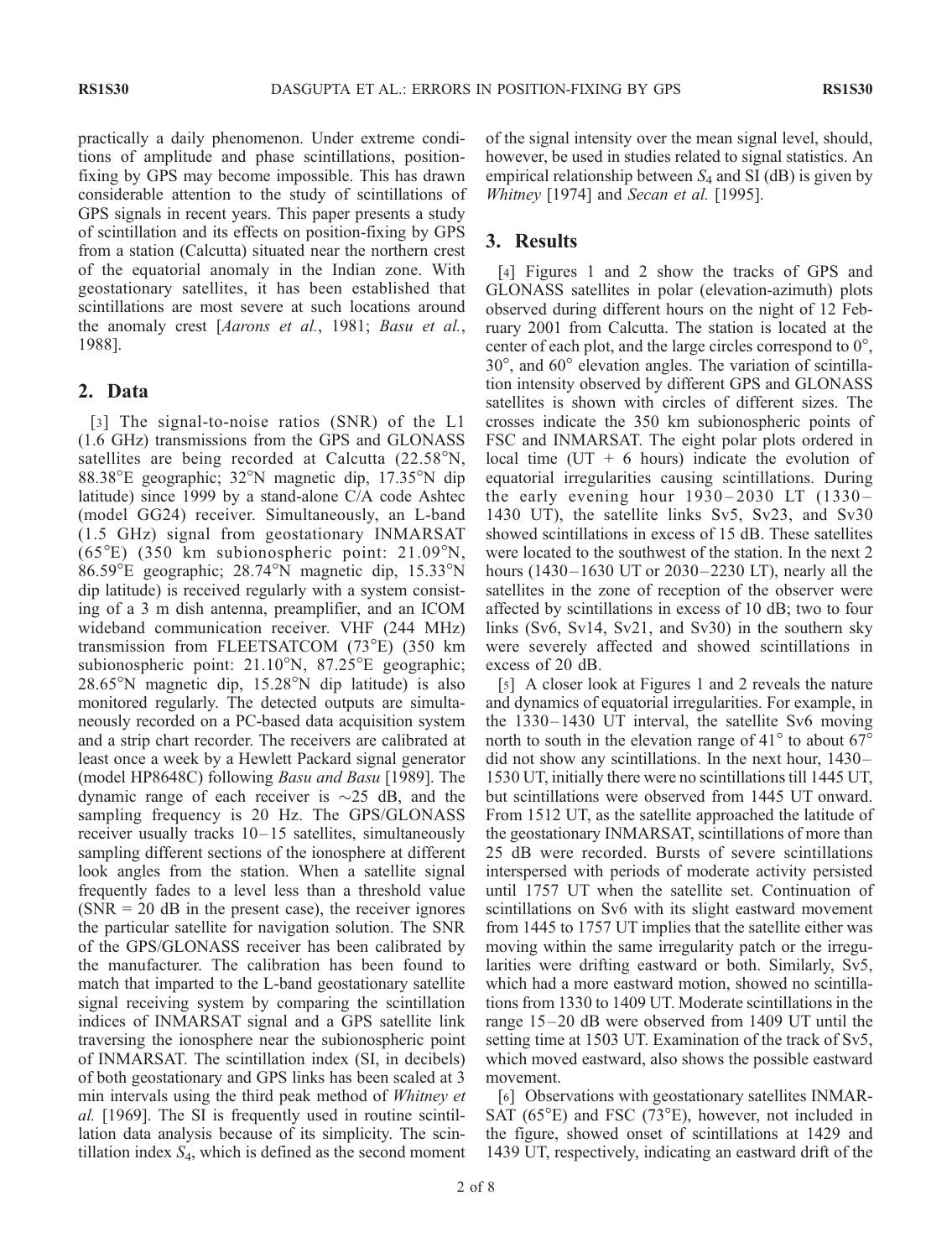

Figure 1. Elevation-azimuth plots of GPS satellite tracks observed from Calcutta during 1330– 1730 UT (1930–2330 LT) on 12 February 2001. The superimposed circles show the observed scintillation index (SI) (in decibels).

irregularities, as the 350 km subionospheric point of INMARSAT is more to the west than that of FSC. Three distinct patches of scintillations were observed on FSC during 1439– 1614, 1648– 1707, and 1907– 1937 UT. In the first two cases, scintillations were saturated, whereas SI reached about 11 dB in the third case. On the INMARSAT link, two patches were observed in the time intervals  $1429-1605$  and  $1641-1657$  UT. Assuming an eastward drift velocity of  $100 \text{ m s}^{-1}$ , horizontal east-west extents of the irregularities may be estimated as 576 and 96 km respectively. As mentioned earlier, the scintillation indices of INMARSAT and Sv6 matched quite well when the two links were near one another. Scintillation practically died out during 1630 –1830 UT, excepting on the Sv6 link and on all links after 1930 UT. The resurgence of moderate scintillations on the GPS links in the 1830–1930 UT interval corresponded to the third patch observed on the geostationary FSC link.

[7] It may be noted that Sv23 and Sv30 links were very close during the  $1330-1430$  UT interval, the former moving north and the latter south. Initially Sv23 did not show any scintillations up to 1412 UT, whereas Sv30 had a steady level up to 1406 UT. Moderate to intense scintillations (11–25 dB) were observed during  $1412-$ 1627 UT on Sv23 and during 1406– 1542 UT on Sv30. From 1430 to 1530 UT, there were practically little scintillations on links Sv10, Sv15, Sv17, Sv39, and Sv40. On the other hand, seven satellites exhibited a scintillation index greater than 15 dB when they were in the southern sky. Satellites Sv23, Sv6, and Sv24 show the latitudinal extent of the equatorial irregularity belt in the Northern Hemisphere in the 1430–1530 UT interval.

[8] Around midnight  $(1630-1830 \text{ UT})$  or  $2230-$ 0030 LT), scintillation activity was reduced near overhead, with only two to three satellite links (Sv14, Sv15, Sv17, and Sv29) showing scintillations in the range  $11-$ 15 dB. However, in the southernmost part of the sky, at low elevation angles, scintillations in excess of 20 dB even in the late evening hours were recorded with satellite Sv6. In the postmidnight hour (1830–1930 UT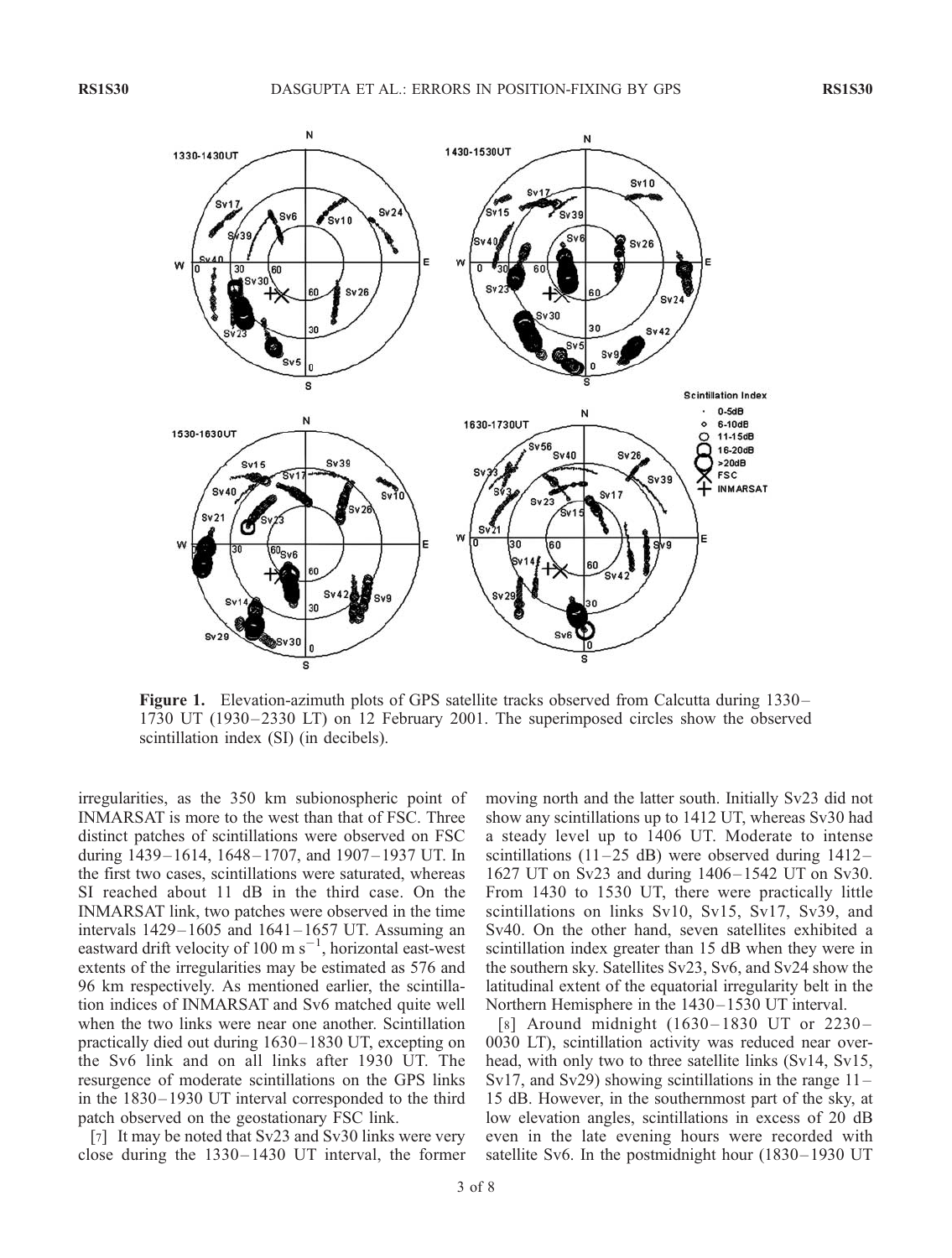

Figure 2. Elevation-azimuth plots of GPS satellite tracks observed from Calcutta during 1730– 2130 UT (2330 – 0330 LT) on 12 February 2001. The superimposed circles show the observed SI (in decibels).

or 0030 – 0130 LT), weaker irregularities are still present near the anomaly crest causing  $11 - 20$  dB scintillations on a number of links (Sv9, Sv14, Sv15, Sv17, Sv21, Sv23, Sv25, and Sv29). After 1930 UT (0130 LT), scintillations became negligible.

[9] In the early evening hours, equatorial irregularities with scale sizes in the range  $300-500$  m, which cause intense scintillations at L-band, coexist with the irregularities of longer scale lengths  $(\sim 800 - 1000 \text{ m})$ , causing saturated and fast scintillations at VHF. With the progress of night, however, smaller-scale irregularities decay earlier [*Basu et al.*, 1978], although there may be sufficient power at larger scale sizes to produce scintillations at VHF. Around local midnight, even though the smaller-scale irregularities become weak, the field alignment of the bubbles becomes the dominant factor in controlling the intensity of scintillations at GPS L1 frequency.

[10] It was earlier reported from this station that the accuracy of position-fixing by GPS is considerably degraded, indicated by a rise in the position dilution of precision (PDOP) value, during periods of scintillations

even in low solar activity years [*Bandyopadhyay et al.*, 1997]. In order to examine the effect of scintillations on navigational accuracy during high sunspot number years, the deviations from the actual position of the station, determined by the GPS receiver, are plotted in Figures 3 and 4 for the hours corresponding to the polar plots of Figures 1 and 2, respectively. The center of each plot gives the position of the station. During periods of intense scintillations  $(1430-1630 \text{ UT})$ , it has been observed that up to eight satellites simultaneously show scintillations in excess of 10 dB. The position values (latitudes and longitudes) show the largest deviation from the mean position during the hour (1530 – 1630 UT) when the most intense scintillation activity was recorded. The maximum deviation has been observed to be of the order of 11 m in latitude and 8 m in longitude.

[11] Figures 1 and 2 actually represent examples of scintillations, and Figures 3 and 4 represent its corresponding effects on position-fixing during sunspot number maximum years. More or less similar features were recorded on 206 out of 360 days of observations in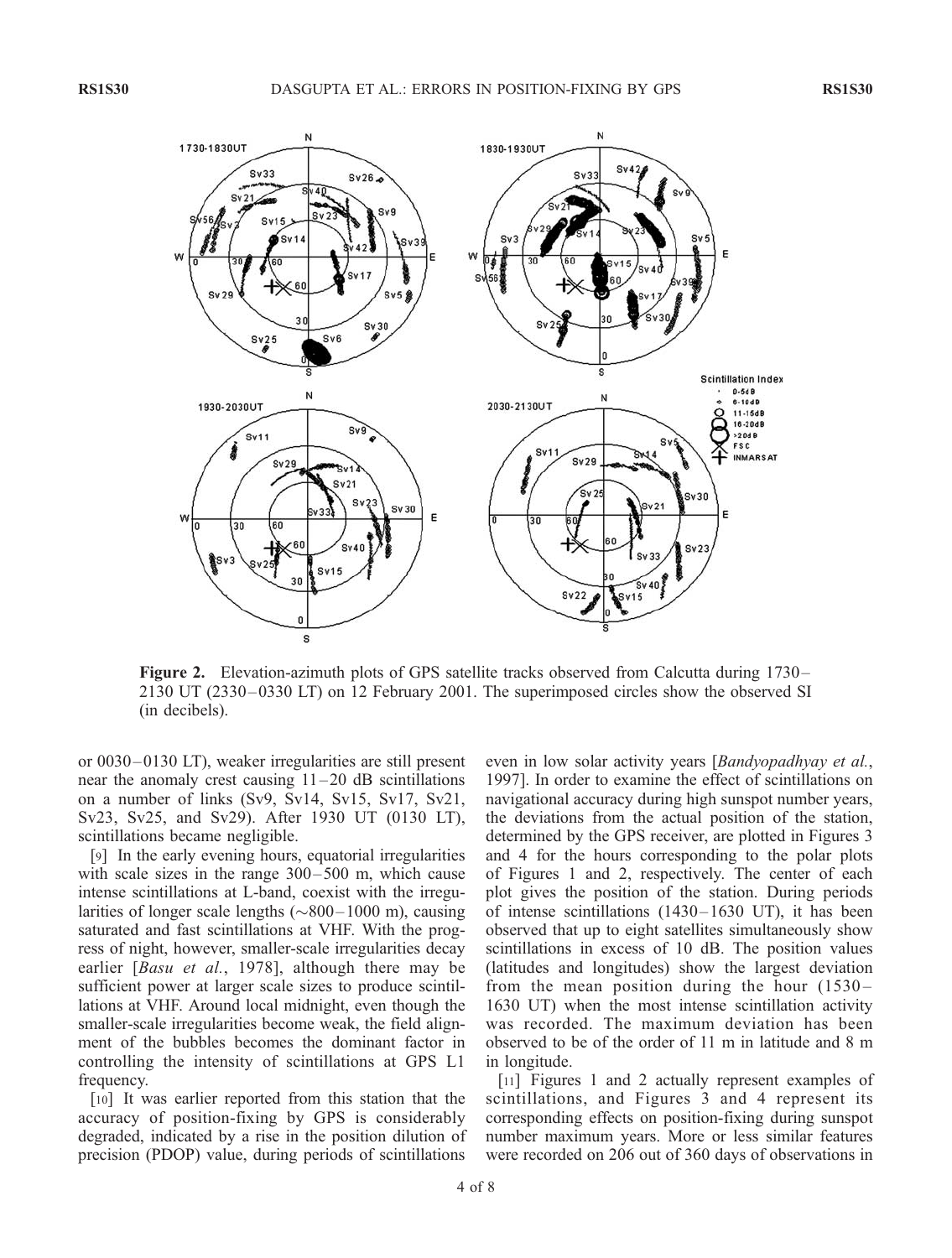

Figure 3. Position deviations of Calcutta observed with GPS during 1330–1730 UT (1930– 2330 LT) on 12 February 2001. The legend shows the number of satellites simultaneously exhibiting scintillations in excess of 10 dB corresponding to each position value.

the equinoctial months of  $2001 - 2002$  at the present location.

### 4. Discussions

[12] The observations of GPS signal scintillations from the northern crest of the equatorial anomaly in the Indian zone reveal two distinct regions of very intense scintillations: (1) near the crest of the equatorial anomaly and (2) in the southern sky. The first one is attributed to irregularities in an environment of high ambient electron density near the crest [*Aarons et al.*, 1981], and the latter is attributed to the propagation geometry with respect to the magnetic field line. From a station near the crest of the anomaly, very intense scintillations are observed both on GPS and geostationary links in the postsunset hours. Moderate to intense scintillations are sometimes observed on GPS links even to the north of the station during high sunspot number years. In the late evening hours and around midnight, intense scintillations are observed only on GPS links which are at low elevation angles toward the south, i.e., the satellites which are viewed ''end-on'' through the field-aligned bubbles. During this local time period, moderate to intense amplitude scintillations are observed on the geostationary VHF FLEETSATCOM link.

[13] The morphology of equatorial scintillations during solar maximum and minimum is well established [*Aarons*, 1982; *Basu et al.*, 1988]. The equatorial *F* region ionosphere possesses two unique features: (1) the equatorial or Appleton anomaly, which is the latitudinal variation of electron density with a trough at the magnetic dip equator and two crests at  $15^{\circ} - 20^{\circ}$  north and south dip latitudes, and (2) intense irregularities in electron density distribution. The equatorial electric field plays a dominant role in shaping the development of both daytime equatorial anomaly and nighttime density irregularities. The field is eastward during the day and reverses to the west after sunset, around 2100 LT. Before reversal, at the time of sunset, a dramatic increase in the electric field, known as prereversal enhancement, develops at *F* region heights [*Fejer*, 1991]. The effect of prereversal enhancement on the eastward electric field is twofold and has both seasonal and solar activity dependences. The increased electric field causes a redistribution of ionization by a fountain-like effect, thereby increasing the ionization density near the crests at the expense of that at the trough over the magnetic equator. At the anomaly crests, fresh influx of ionization combined with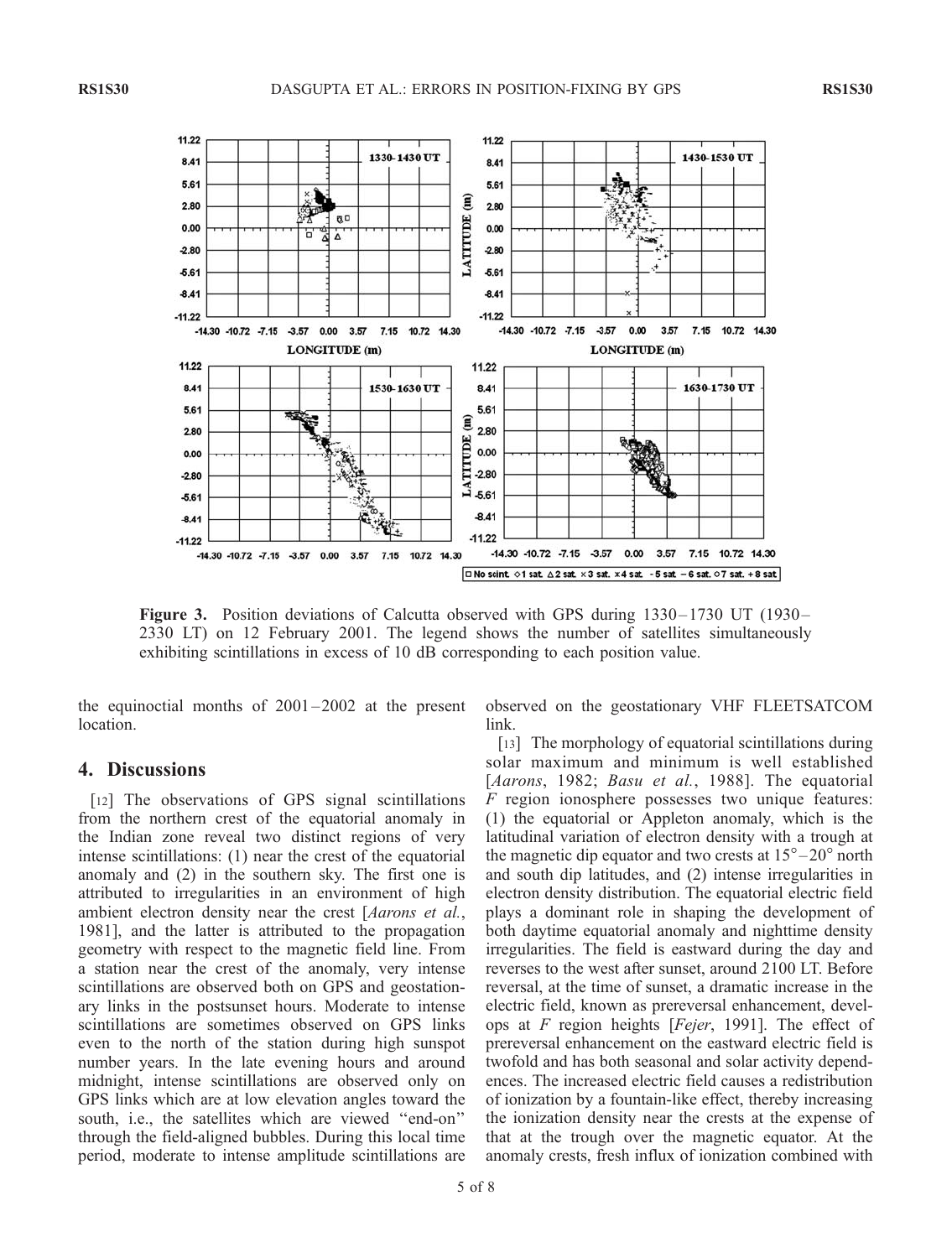

Figure 4. Position deviations of Calcutta observed with GPS during 1730–2130 UT (2330– 0330 LT) on 12 February 2001. The legend shows the number of satellites simultaneously exhibiting scintillations in excess of 10 dB corresponding to each position value.

the neutral wind counteracts the normal decay of ionization and produces a secondary peak or a ledge in the ionization distribution [*Anderson and Klobuchar*, 1983; *DasGupta et al.*, 1985; *Huang et al.*, 1989]. Further, the prereversal enhancement of the eastward electric field raises the *F* layer at the magnetic equator to high altitudes, where recombination effects are negligible and conditions favorable for the generation of irregularities may be obtained [*Haerendel*, 1974; *Woodman and LaHoz*, 1976]. Through the Rayleigh-Taylor mechanism, the irregularities then develop into plasma-depleted bubbles and are upwelled to the topside of the ionosphere. The polarization electric field within the bubbles is higher, and as a result, the bubbles rise to the topside at a velocity much greater than the ambient *F* region plasma drift [*Anderson and Haerendel*, 1979]. Steep gradients on the edges of the depletions [*Haerendel*, 1974; *Costa and Kelley*, 1978] help to generate smallscale irregularities as the bubbles rise to great heights, sometimes exceeding 1000 km above the magnetic equator. These are widely recognized as plumes on radar backscatter maps [*Woodman and LaHoz*, 1976]. The bubbles extended in altitude map down along the magnetic field line to anomaly locations of about  $15^{\circ}$ N and 15°S magnetic latitudes. The above effect is most pronounced during the equinoctial months of sunspot number maximum years. Persistence of high ambient ionization and injection of equatorial irregularities result in severe scintillation effects near the anomaly crest in the postsunset period. The intensity of scintillation is primarily controlled by the irregularity amplitude  $\Delta N$ . A higher background ionization density *N* implies a larger integrated density deviation and hence intense scintillations [*Aarons et al.*, 1981]. The events of *F* region height rise at the magnetic equator, the persistence of high ambient ionization, and the occurrence of intense scintillations near the anomaly latitudes are all associated phenomena.

[14] Topside sounder [*Lockwood and Nelms*, 1964; *King et al.*, 1967] and in situ observations have established that the equatorial anomaly is not confined to the height of maximum ionization only; it also extends to the topside. The separation between the crests decreases with increasing altitude, and the locus of the crest lies on a field line. A higher apex implies a more developed anomaly due to an enhanced electric field. *Basu et al.* [2002] have suggested from in situ measurements of the polar orbiting DMSP satellites that the latitudinal variation of plasma density at 840 km measured at 1800 LT is associated with scintillation occurrence on the same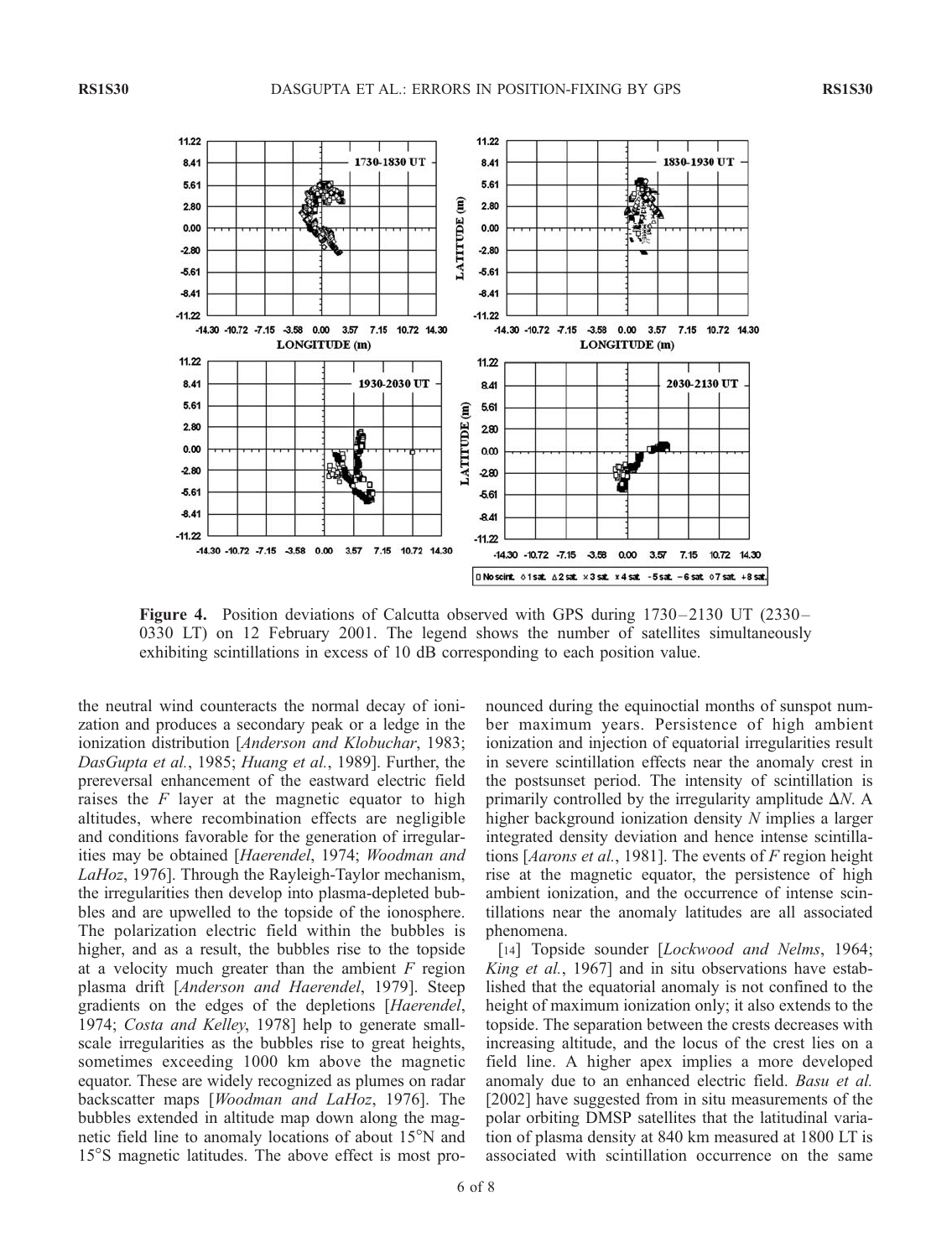evening. Scintillations have been observed at the longitude of DMSP transit on evenings corresponding to which the latitudinal variation of electron density at satellite altitude 840 km is flat-topped, indicating an enhancement of electric field before reversal. For days on which the ion density at the level of the satellite falls off on both sides of the magnetic equator, the anomaly may be taken as not well developed and scintillations are absent.

[15] Examining the DMSP in situ data for the day under study, 12 February 2001, it was observed that the latitudinal variation of total ion density measured by the spacecraft F12 during 1411 – 1421 UT (2011 – 2021 LT) at the altitude range of  $840.8 - 842.7$  km in  $87.29^{\circ}E-$ 79.03E longitude exhibited a flat top over the magnetic equator. The flat top extended up to  $3.28^{\circ}$ N magnetic latitude  $(11.35^{\circ}N)$  geographic latitude). The field line with apex at 840 km above the magnetic equator maps down to  $18^{\circ}$ N magnetic latitude (23.8°N geographic latitude) at the mean ionospheric height 350 km. In other words, the northern crest of the anomaly on this particular occasion extended beyond the above latitude. GPS observations with satellites Sv23, Sv6, and Sv24 during 1430 – 1530 UT are in agreement with the latitudinal extent obtained from DMSP data.

[16] It is shown that the accuracy of position-fixing becomes worse during periods of intense scintillations on a number of GPS links. During sunspot number maximum years, when the incidence of intense scintillations is very frequent, the observed deviations are a regular feature at the present location. Whether this is due to nonavailability of satellites suitable for navigation solution or to differing group delays introduced by the equatorial bubbles on different satellite links is yet to be established.

[17] **Acknowledgments.** This research has been sponsored in part by the Ministry of Information Technology (MIT), Government of India, the Indian Space Research Organization (ISRO), and the University Grants Commission (UGC) through research projects. The authors gratefully acknowledge the Center for Space Sciences at the University of Texas at Dallas and the U.S. Air Force for providing the DMSP thermal plasma data via the Web site http://cindispace.utdallas.edu/DMSP/. The authors thank the referees for pointing out some inaccuracies in the original manuscript and for helpful comments.

#### References

- Aarons, J. (1982), Global morphology of ionospheric scintillations, *Proc. IEEE*, 70, 360-378.
- Aarons, J., H. E. Whitney, E. MacKenzie, and S. Basu (1981), Microwave equatorial scintillation intensity during solar maximum, *Radio Sci.*, *16*, 939 – 945.
- Anderson, D. N., and G. Haerendel (1979), The motion of depleted plasma regions in the equatorial ionosphere, *J. Geophys. Res.*, *84*, 4251 – 4256.
- Anderson, D. N., and J. A. Klobuchar (1983), Modeling the total electron content observations above Ascension Island, *J. Geophys. Res.*, *88*, 8020 – 8024.
- Bandyopadhyay, T., A. Guha, A. DasGupta, P. Banerjee, and A. Bose (1997), Degradation of navigational accuracy with Global Positioning System during periods of scintillation at equatorial latitudes, *Electron. Lett.*, *33*, 1010 – 1011.
- Basu, S., and Su. Basu (1989), Scintillation technique for probing ionospheric irregularities, in *WITS Handbook*, vol. 2, edited by C. H. Liu, pp.  $128-136$ , SCOSTEP, Univ. of Ill., Urbana.
- Basu, S., Su. Basu, J. Aarons, J. P. McClure, and M. D. Cousins (1978), On the coexistence of kilometer- and meter-scale irregularities in the nighttime equatorial *F* region, *J. Geophys. Res.*, *83*, 4219 – 4226.
- Basu, S., E. MacKenzie, and Su. Basu (1988), Ionospheric constraints on VHF/UHF communication links during solar maximum and minimum periods, *Radio Sci.*, *23*,  $363 - 378$ .
- Basu, S., K. M. Groves, Su. Basu, and P. J. Sultan (2002), Specification and forecasting of scintillations in communication/navigation links: Current status and future plans, *J. Atmos. Sol. Terr. Phys.*, *64*, 1745 – 1754.
- Chakraborty, S. K., A. DasGupta, S. Ray, and S. Banerjee (1999), Long-term observations of VHF scintillation and total electron content near the crest of the equatorial anomaly in the Indian longitude zone, *Radio Sci.*, *34*, 241 – 255.
- Costa, E., and M. C. Kelley (1978), On the role of steepened structures and drift waves in equatorial spread *F*, *J. Geophys. Res.*, *83*, 4359 – 4364.
- DasGupta, A., D. N. Anderson, and J. A. Klobuchar (1985), Modeling of low latitude ionospheric total electron content, *J. Atmos. Terr. Phys.*, *47*, 917 – 925.
- Fejer, B. G. (1991), Low latitude electrodynamic plasma drifts: A review, *J. Atmos. Sol. Terr. Phys.*, *53*, 677 – 693.
- Haerendel, G. (1974), Theory of equatorial spread *F*, report, Max-Planck-Inst. fur Phys. und Astrophys., Garching, Germany.
- Huang, Y.-N., K. Cheng, and S.-W. Chen (1989), On the equatorial anomaly of the ionospheric total electron content near the northern anomaly crest region, *J. Geophys. Res.*, *94*, 13,515 – 13,525.
- King, J. W., K. C. Reed, E. O. Olatunji, and A. J. Legg (1967), The behaviour of the topside ionosphere during storm conditions, *J. Atmos. Terr. Phys.*, *29*, 1355 – 1363.
- Klobuchar, J. A., and P. H. Doherty (1998), A look ahead: Expected ionospheric effects on GPS 2000, *GPS Solutions*, *2*, 42 – 48.
- Lockwood, G. E. K., and G. L. Nelms (1964), Topside sounder observations of the equatorial anomaly in the  $75^{\circ}$ W longitude zone, *J. Atmos. Terr. Phys.*, *26*, 569 – 580.
- Mannucci, A. J., C. M. Ho, X. Pi, B. D. Wilson, and U. J. Lindqwister (1997), Group delay and phase advance due to ionospheric total electron content, in *Proceedings of the Workshop on Space Weather Effects on Propagation of*